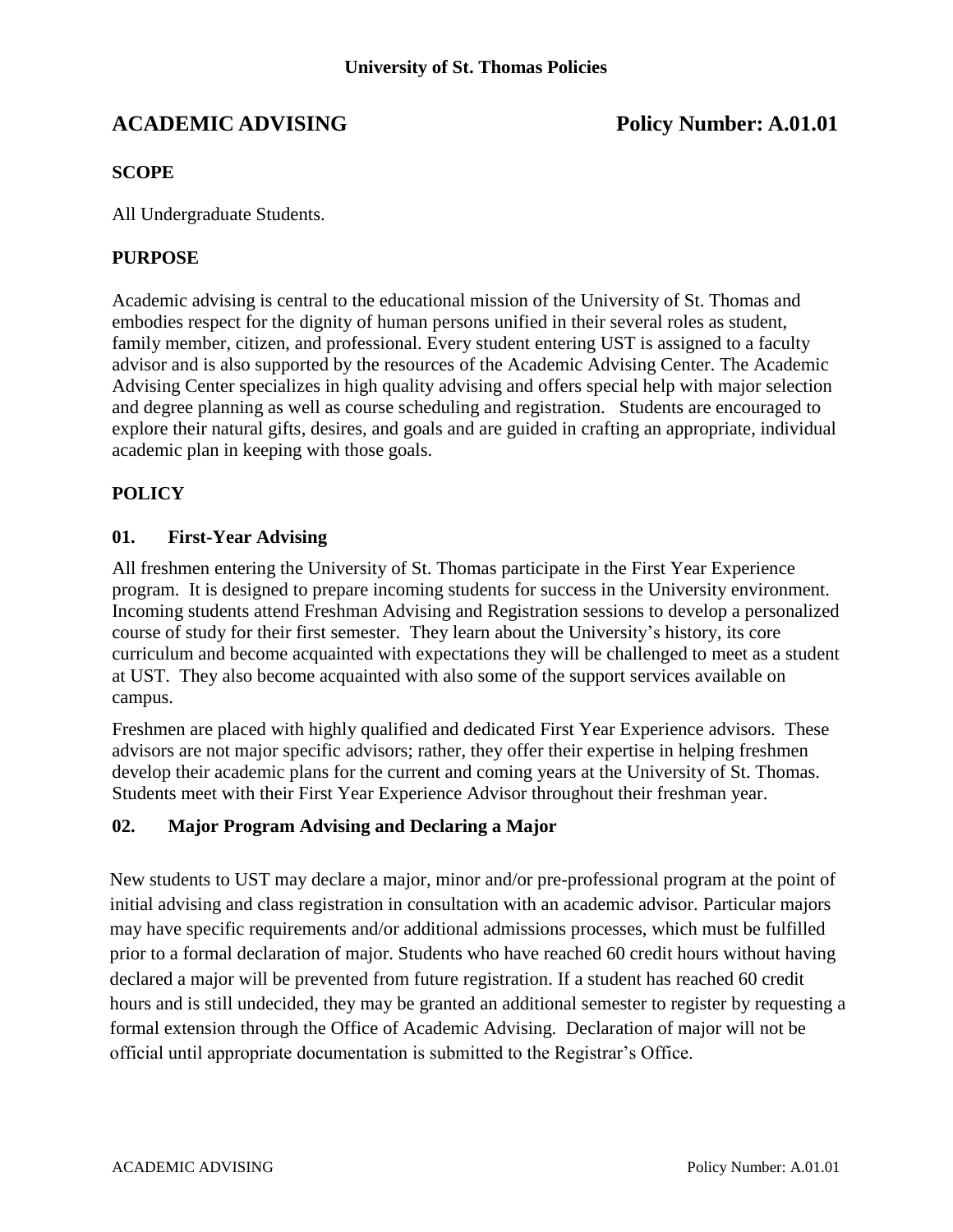# **University of St. Thomas Policies**

# **03. Transfer Student Advising**

Transfer students are assigned to the chair of the department in which they have expressed primary interest, who may continue as academic advisor or appoint a faculty member. A student should meet with this academic advisor at least two times each semester to discuss progress, review degree plans, explore graduate school and professional opportunities and select courses for the following semester.

### **04. Changing a Major**

Students may change their major at any time in consultation with the current advisor and the chair of the newly selected department. Before changing majors, students should consult the Academic Advising Center to review degree plans to assess any additional degree requirements, time and cost associated with a change in major.

#### **05. Adult Students**

First-time and returning adult students receive special assistance through the Office of Admissions, the Director of Academic Advising and special orientation programs. Adult students are assigned to the chair of the department in which they have expressed primary interest. A student should meet with the academic advisor at least two times each semester to discuss progress, review degree plans, explore graduate school and professional opportunities, and select courses for the following semester.

# **06. Degree Plans and Application to Graduate**

Students who have accrued 60 credit hours toward a bachelor's degree at the University of St. Thomas must have a proposed degree plan on file in the department of their major or with their academic advisor. The degree plan must include core curriculum requirements as well as all requirements related to completion of the student's academic program or major field of study.

A Final Degree Plan is a required part of the student's application to graduate, and no student will be allowed to graduate without having such a plan approved by the Degree Auditor.

# **07. Student Responsibilities**

Students are responsible for keeping their own records and for knowing the University's policies and regulations, those of a general nature as well as those pertaining to their particular program of studies. The ultimate responsibility for the student's academic program and orderly progress through the University curriculum rests with the student. If anyone advises a student contrary to the University's stated policies and regulations, the student should consult the dean of the school involved or the Registrar.